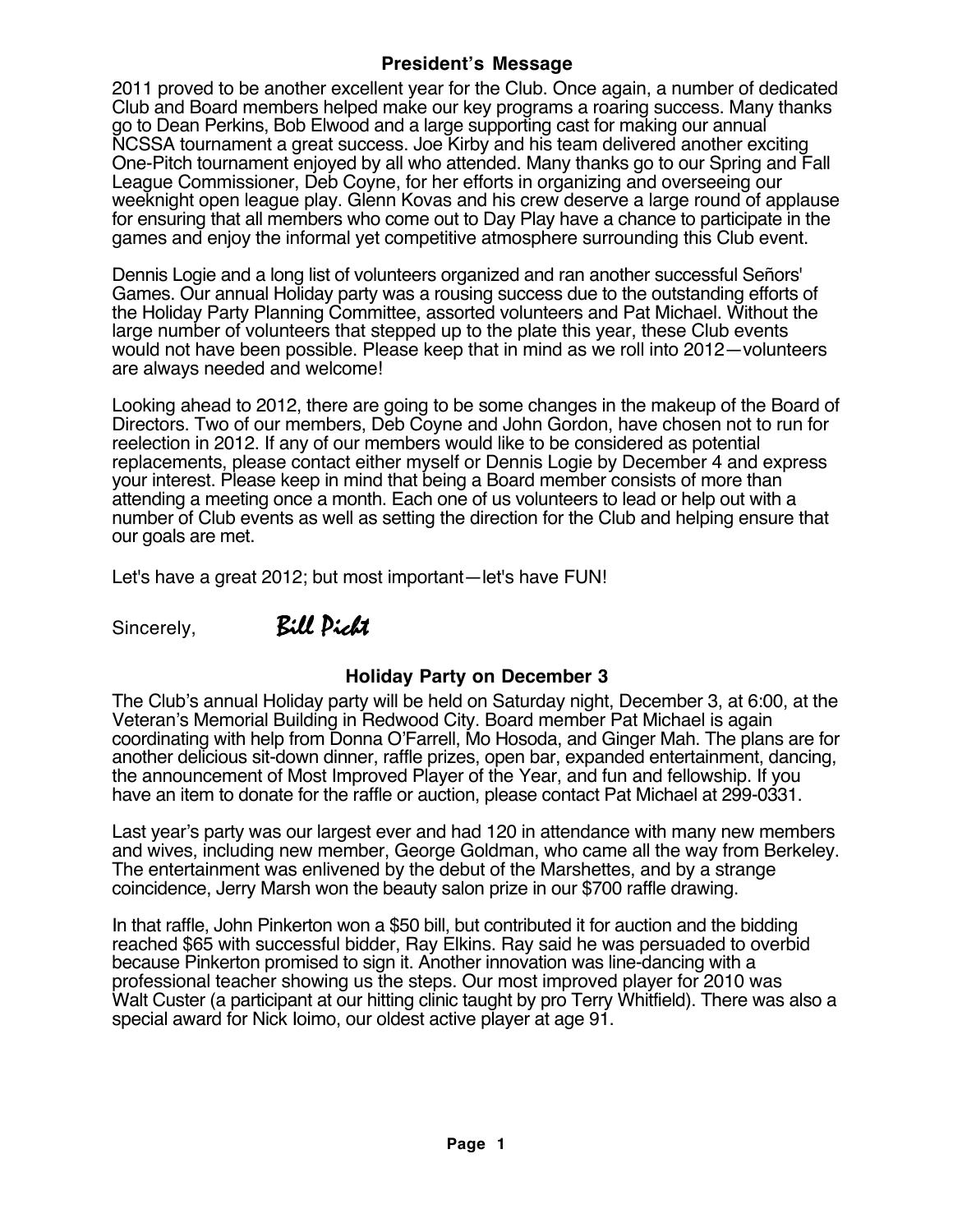## **Club Officers**

At the annual meeting in January, Bill Picht was reelected as this year's president of the Club; Dennis Logie as vice president; Bob Cushman as treasurer; and Dave Reck as recording secretary. Other board members are Debbie Coyne, John Gordon, Joe Kirby, Glenn Kovas, and Pat Michael. Donna O'Farrell is appointed membership secretary

## **Annual Meeting**

The annual meeting of the Club will be at the Veterans Memorial Senior Center in Redwood City at 7:00 pm on January 9, 2012. At that time, election of officers will take place, board members will be elected, and other agenda business items will be addressed. Every member is welcome to attend. There will be two vacancies on the board and those wishing to serve can contact Bill Picht, President, at 650-303-9114.

## **Saturday League Begins November 5**

This year's Saturday League began under the direction of Dean Perkins with Bob Cushman as administrative assistant. As in the past, all games are double-headers beginning at 9:00, 11:30, and 2:00. Although seven tournament teams are part of a regular schedule, there is often room for walk-ons to play each Saturday for teams missing players that Saturday. You must be a member of the Señors to play, however, and 60 or older. The league will conclude in February.

## **Monday Night Winter League**

With the completed renovation of Hawes Park, the Night Winter League moved back to Mondays. Play began on September 12 and the first round will conclude on December 13. Debbie Coyne is serving as the commissioner and there are four teams. As with the Saturday league, there is often room for walk-ons on any Monday night, but you must be a member of the Señors to play with a team.

## **Tuesday Night Summer League**

This summer's Tuesday Night League was an active and competitive one. Thanks to Debbie Coyne and Bill Picht for serving as commissioners of this league.

## **Deadline for New Dues Is December 31**

Yes, it is that time of year again. Your \$45.00 dues pay for more than 140 days of open play during the week with new softballs each day, a fielding clinic, liability insurance for members, Señors Games, One-Pitch Tournament and barbecue, and free membership for those 80 and older. In addition, the dues subsidize our Holiday party, batting clinic, tournament teams, and our annual trip to San Jose to watch the Giants.

Dues can be paid at any time for the full year of 2012. Future new members who pay their dues for 2011 through the end of the year will also be covered for 2012! What a bargain! Anyone you know that would like to join the Señors? Please note that after January 1, only paid up members will be able to participate in open play, a league, or be part of a subsidized team for tournament play. We are also interested in updates on address, phone, and e-mail information to keep our large and growing roster current.

## **Hitting Clinic**

Once again, Terry Whitfield, former Giants star and in-demand hitting coach, was our instructor for a series of batting clinics offered to all Señors members in the Spring. Despite occasional threats of rain, we were able to get every session in and those who attended greatly benefited. We'll plan to have Terry come again to help us improve. He does have a batting cage in Burlingame and some members have taken advantage of further personalized instruction.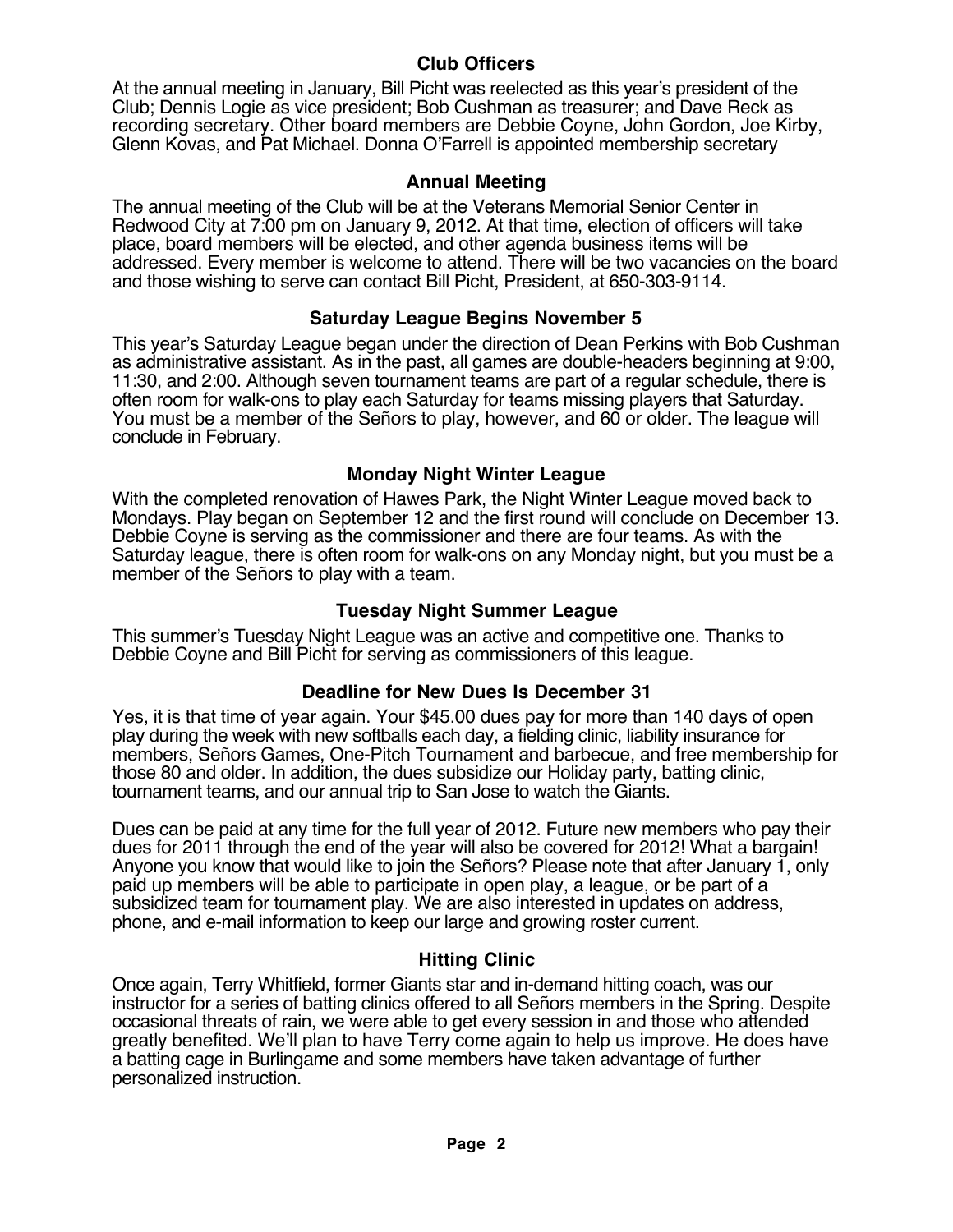## **Tournament Results for Sponsored Teams**

As the 2011 tournament season concludes with the Phoenix Tournament of Champions, we look back on the five Club-sponsored teams that participated throughout northern California and in other states. Our sponsorship this year involved paying ASA registration, liability insurance, \$560 supplement toward tournament fees, and free entry in our own Redwood City Tournament. Here's how our teams did on the tournament circuit. Clubs wishing to be sponsored for 2012 should contact any director now for consideration.

The newly formed State Roofing Royals 75s team had a stellar year. They entered 14 tournaments and won 6 of them, including the Tournament of Champions! They are the new Western Regional Champions, National Champions, and World Champions!! This will move them up to major status, but it was a great year and they are the second-ranked 75 year-old team in NCSSA, behind only the major+ Gold Rush (a team they beat in winning the Western Regionals).

The Redwood City Chiefs 75s continued to be the busiest team as they entered 18 tournaments, winning 3, including the SouthWest Championship in Nevada, and earning the silver medal for second place in the popular Huntsman World Senior Games in Utah. One of the more challenging events was Las Vegas where they played nine games, all in 100º heat, and not winning, although Bob Elwood got pneumonia!

The State Roofing Royals 70s team also had a good year, winning 3 of the 14 tournaments they entered, including the Western Region National tournament hosted by SPA. They tied with two other teams in three tournaments with a 4-1 record, but lost all three due to arcane tie-breaking rules, and in every case, they defeated the eventual winner head-to-head! They also earned the silver at Rock'n Reno, losing the "if" game. They are the secondranked 70-year-old team in NCSSA, behind only the mighty major+ Seals.

The Redwood City Chiefs 75-80s, the oldest team in northern California, entered 5 tournaments, and won one of them.

The Redwood City Cardinals continued to play competitively, but were unable to win first place in the 12 tournaments they entered, although they earned a silver cup for second in the large Rock'n Reno event.

Although not a Club-sponsored team, the Redwood City Bay Supporters won the World Championship in 60 AAA in Phoenix.

## **Club Tournament a Success**

With the return of Hawes Park this year, we were once again able to provide for 24 teams at our annual Club-hosted tournament, scheduled this year for a June weekend that was NOT Father's Day weekend! The result was so many teams wanting to play, that we opened up the old Señors field and had 28 teams participating! Comments were mostly positive, the weather was balmy, and we upgraded the value of the awards. Tournament Director, Dean Perkins, and his large crew of volunteers provided a wonderful tournament. All of our Club-sponsored teams were able to play, with the Royals 70s and the Chiefs 75-80s winning first place in their brackets.

Next year, to avoid using the smaller Mitchell Field, the tournament will try a four-day tournament, with the teams of older, mostly-retired players on Thursday and Friday. This will enable Club members on those teams to volunteer to help on Saturday and Sunday.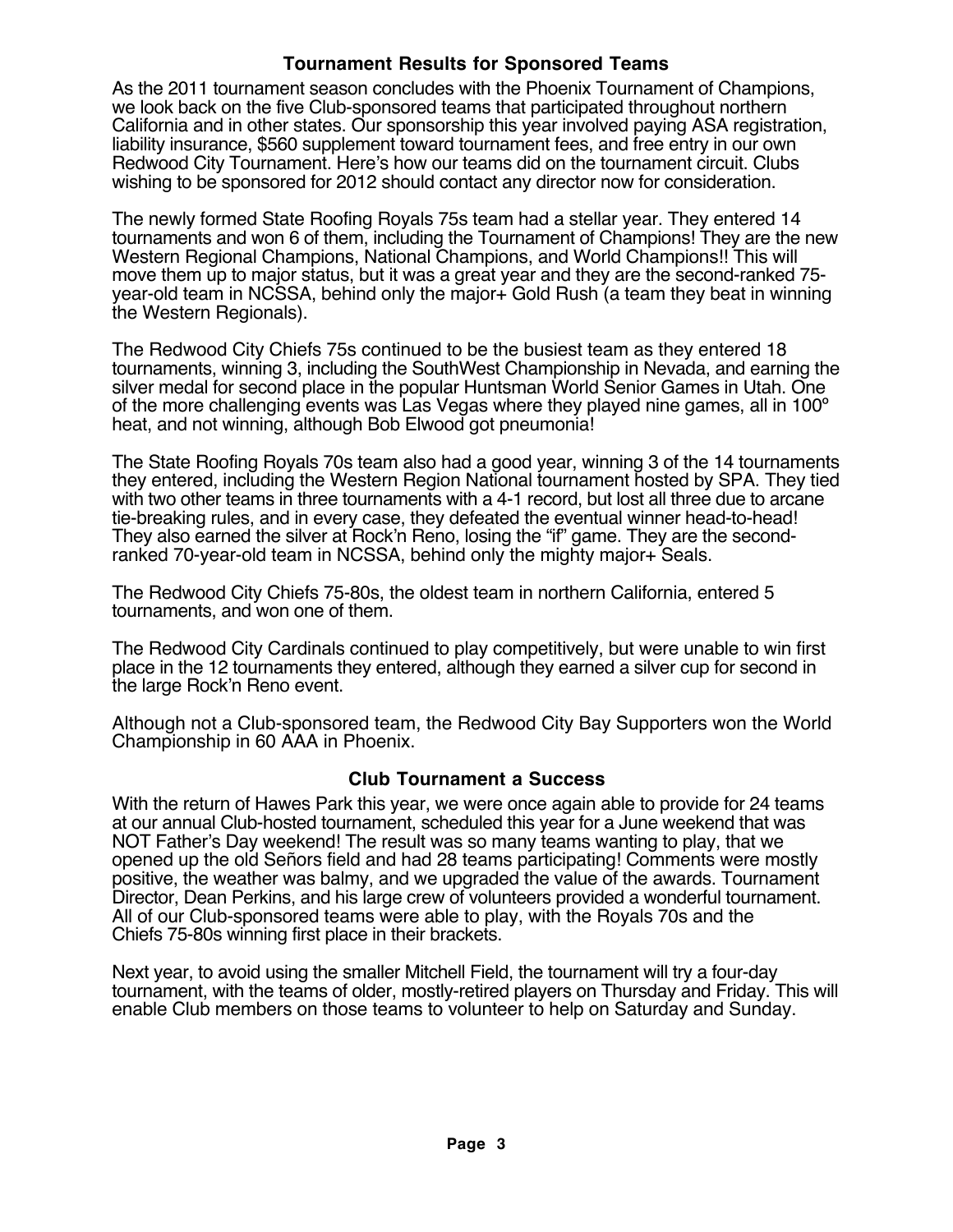# Señors Games

October 6 & 7, 2011

For the first time, rain threatened this popular annual event. It did rain on the first day, but there was only the need for a 10-minute break under the eaves, and the rest of the morning was playable, although a bit damp at times. The second day was glorious!

#### **Hit For Distance**

The heavy air held down the distance as well as a lot of over-swinging pop ups. Old Sparky, our pitching machine, was better than most years, and we also allowed batters to take a pass on one of six deliveries. In the 50s, where one would expect the farthest distance, the race was close but not very far. Tony Correia won the gold with a shot of 242 feet, and Dennis Kain took silver by only 6 inches over Brad Spuitenburg. Bob Ligh won the 60-64 with Jim Pierce coming in second. In the 65-69s, Bruce Barnes outslugged Chet Lane who won the silver and Rich Simonson who took bronze. JIm Mosso hit right before the rain delay in 70-74, but it was good enough for gold, with Roger Severin second and Bill Guzules third. Carl Woodruff in the 75+ Division outslugged all the 50s with a blast of 245 feet—a new Division record. Ken Smith and Morris Hosoda took 2nd and 3rd respectively. In the Women's Open, Sandy Bettancourt won gold over Ginger Mah with the silver and Angie Edhammer with the bronze.

#### **Hit For Accuracy**

A lesson was repeated in this event where batters tried to hit to five areas of the field. Some of the hitters put the ball out farther here than in their attempt in hitting for distance! Shows that a smooth swing and hitting the sweet spot can beat muscling up! In the 50s, Gino Emmerich won gold over Brad Spuitenburg. There was a three way tie for first in the 60-64s at 60% between Jim Pierce, Ron Sorg, and Bob Ligh. Tom Ball gained gold in the 65-69, with Chet Lane for silver and Bruce Barnes for bronze. The 70-74 was the largest event of the Games and four batters tied for gold with 80%—Jim Mosso, Bill Guzules, Bob Cushman, and Bill Beshore who got a round of applause for hitting to right field! In the 75+ Division, Ken Smith set a new Division record with 80%, and Dave Reck and Carl Woodruff tied for the silver. 87-year-old Dick St. Denny earned the bronze! In the Women's Division, Sandy Bettancourt won her second gold for the day.

## **Fly Ball Catching**

The gusty winds of the rain and Old Sparky's peculiarities made this a challenging event this year. There were only two 100% fielders this year, former world record holders Jerry Marsh and Bill Beshore in the 70-74s, with Dave Arrigoni taking the bronze. In the 50s, It was a close duel with Gino Emmerich and Dennis Kain tying for the gold and Brad Spuitenburg earning the bronze. Bob Ligh took gold in the 60-64 followed by Ron Wright and Jim Pierce. Outstanding fielding typified the 65-69s, with a three-way tie for first between Hiroshi Tarumi, Rich Simonson, and Greg Lum Ho. In the 75+, Carl Woodruff defeated the ageless Dick St. Denny. Newcomer Angie Edhammer swept the gold in the Women's with Sandy Bettancourt again medalling for silver.

#### **Ground Ball Fielding**

A somewhat damp field made this an exciting event with some ground balls whistling through shortstop. Pete Lewis won gold in the 50s; Jim Pierce won gold in the 60-64 with a tie for silver between Rocco Stagnaro and Ted Kahan. Greg Lum Ho won gold in the 65-69s followed by Rich Jovel, and a tie for bronze by Hiroshi Tarumi and Chet Lane. In the 70-74, tournament shortstop Bob Cushman won gold with a tie for silver by two outfielders, Dave Arrigoni and Bill Beshore. In the 75+, George Goldman equaled his Division record of 80%, while Sid Maytorena took silver and Morris Hosoda won bronze. Angie Edhammer tied the Women's Division record of 80% for gold, followed by Sandy Bettancourt for silver and Ginger Mah for bronze.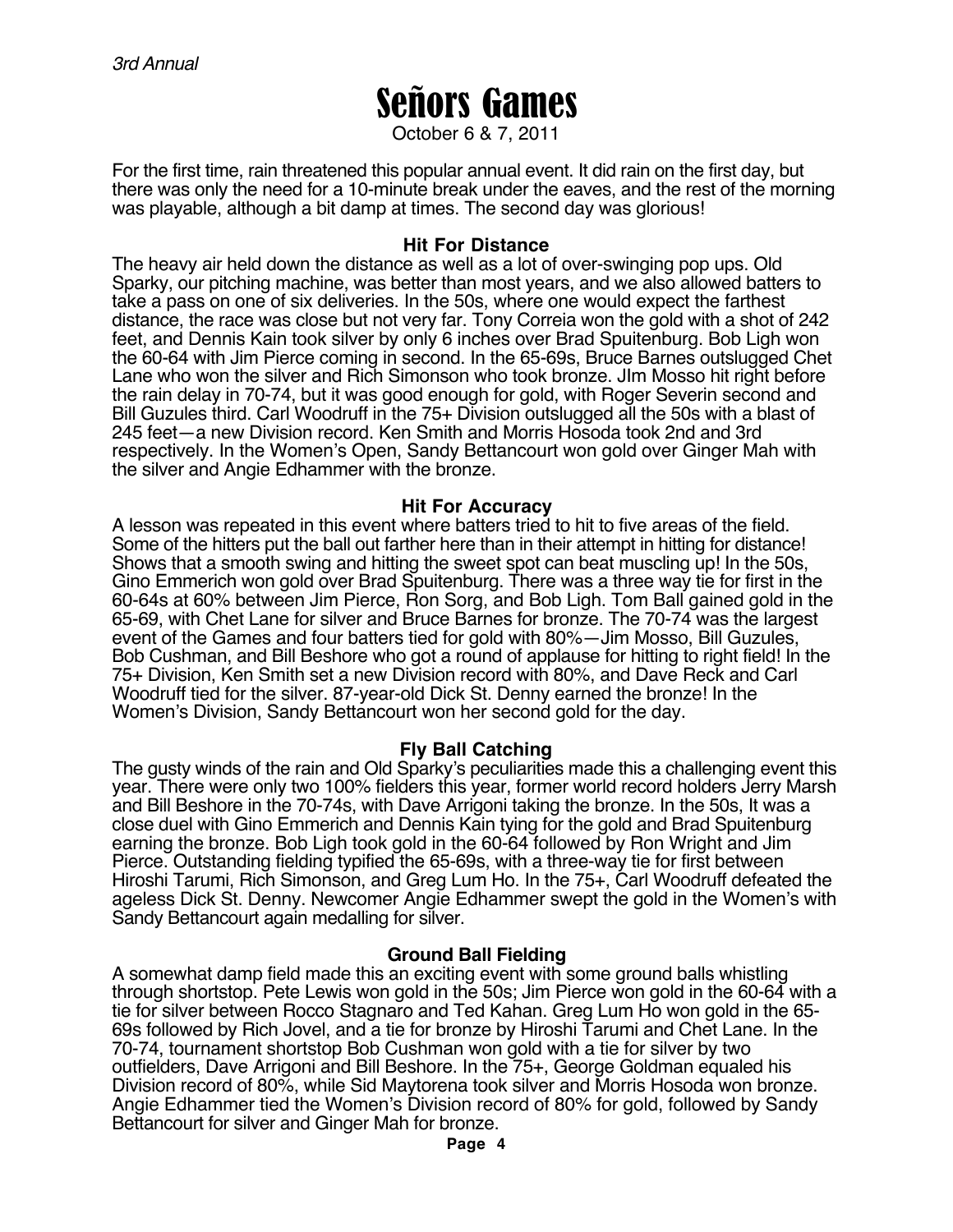#### **Home to First**

The clear sunny day resulted in some good runs in this test of speed. Tony Correia narrowly edged out Gino Emmerich, 3.6 seconds to 3.7. Phil Scatena took bronze. In the 60-64, Ron Wright won gold, tying the Division record of 4.0. In the 65-69s, Greg Lum Ho was 1/10 second slower than his Division record of 3.7 but still earned gold over Rich Jovel and Tom Ball for bronze. In the 70-74s, Bill Guzules eased by Dave Arrigoni, 4.3 to 4.4. In the 75+, Dave Reck bettered his Division record of 4.4 by running a 4.3 (gets better with age?) and George Goldman got the silver. Angie Edhammer took gold in the Women's with a new Division record of 4.5 seconds.

#### **Home to Home**

Fewer entries than usual in this event as the effort needed may have scared off a few. There were no official entries in the 50s, but Gino Emmerich ran an exhibition race that would have set a new world record! In the 60-64s, Ron Wright won the gold. In the 65-69, it was Rich Simonson defeating Rich Jovel in 14.0 seconds. In the 70-74s, Bill Guzules repeated as the gold medal winner in 15.0. In the 75+, Dave Reck set a new Division record, bettering his own old record, with 15.8 seconds. And in the Women's Division, Ginger Mah became the first woman to complete the event, not only winning the gold but establishing the women's record of 23.1

#### **Pitch For Accuracy**

How likely is it you can just stand there and get a walk? Not very easy from our pitchers and good scores were the rule of the day. In the 50s, Phil Scatena won with 50% strikes and set the new Division record. In the 60-64 Division, Jim Ilnicki only got cleared by his doctor on Wednesday to compete and set a new Division record of .750 to win gold. Chet Lane was the gold medal winner in the 65-69. The 70-74 had the most competition in the event, with outfielder Bill Beshore showing his versatility at .750 ( a new Division record) followed by Jerry Marsh for the silver and Roger Severin for bronze. In the 75+, Ray Elkins came out of retirement to challenge George Goldman but it was a tie for the gold. Ginger Mah won the gold in the Women's, but did not equal her current Division record.

#### **Third to First Throw**

One of the most popular events, this competition had 20 entries! Pete Lewis won gold for the 50s. In the 60-64s, Rocco Stagnaro showed off his power arm to earn gold, followed by Ron Sorg for silver and Ted Kahan for bronze. The largest entries were in the 65-69s, and it was Rich Jovel winning gold in a playoff after tying the first round and Greg Lum Ho gathering silver. Bronze was a tie between Bruce Barnes and Hiroshi Tarumi. Seeing how hard it was to throw accurately and hard, there were still good scores in the 70-74 with Bob Cushman narrowly edging Louis Schultz. A large contingent of 75+ competed with Sid Maytorena winning gold, Dave Reck the silver, and Morris Hosoda and George Goldman tying for the bronze. There were no women entrants in the long throw.

#### **Center Field Throw**

The toughest event historically is throwing to a six-foot target from 150 feet out in center field. A real test of arm strength, a dozen men still competed for the glory. In the 50s, Pete Lewis was the gold medal recipient, followed by a two-way tie for silver between Tony Correia and Gino Emmerich. In the 60-64, Ron Sorg was again the winner over Rocco Stagnaro for the silver and Bob Ligh for the bronze. Bruce Barnes and Hiroshi Tarumi tied in the 65-69s, and also tied in the throw-off, so both shared the gold. In the 70-74, Louis Schultz defeated Bob Cushman, the current Division record holder. Sid Maytorena tied the Division record in the 75+ and won the gold.

Another great two days of competition with many of the winners gathering for an impromptu victory lunch after Friday's conclusion. Many volunteers helped make this possible with setting up the field, lugging equipment from the parking lot, putting up a sound system, shagging balls, acting as judges, feeding the pitching machine, and handing out the awards and taking pictures of the happy winners. The competition finished before noon on both days and many a winner went home to brag to their family. Start practicing for next year!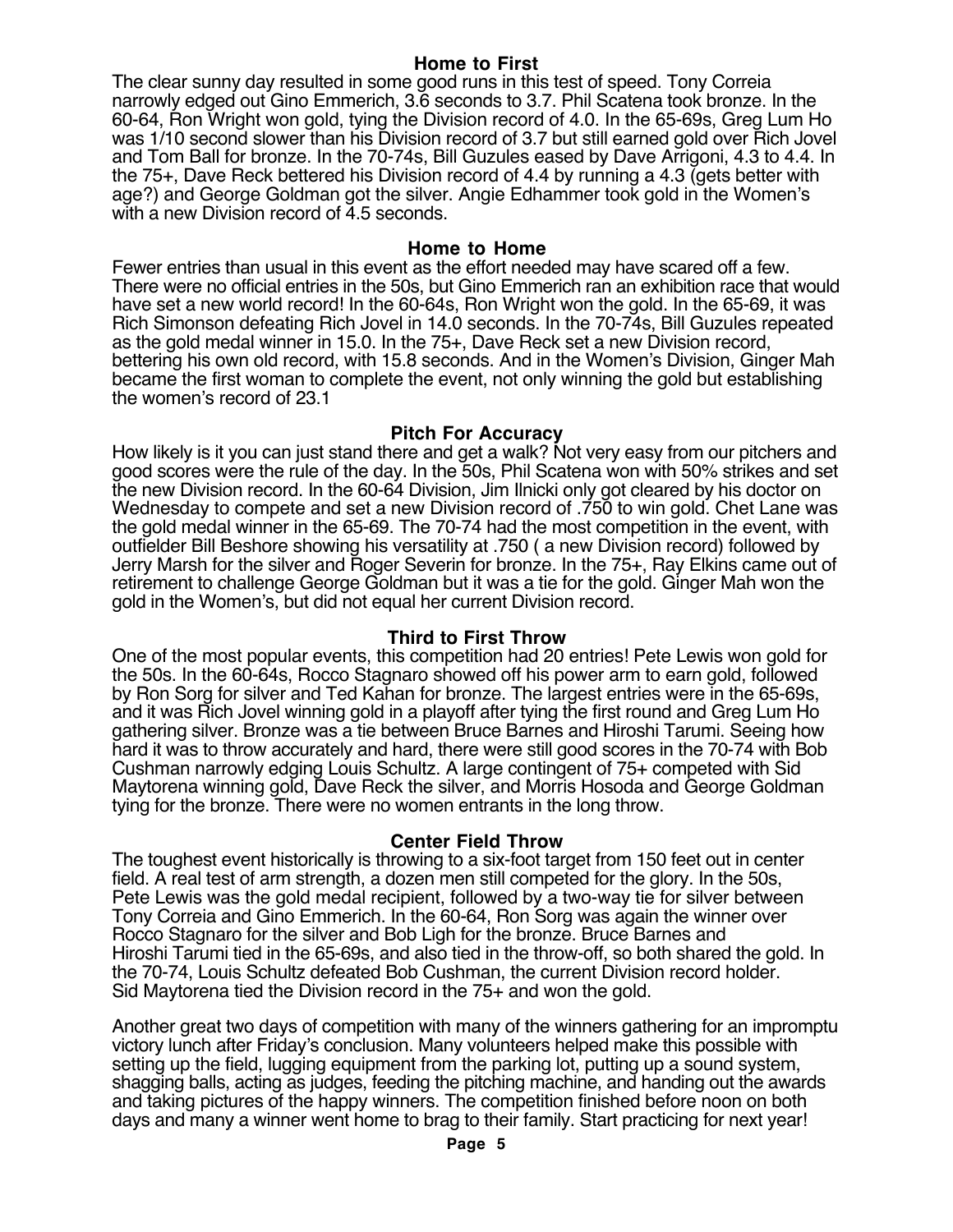## **July 4th One Pitch Tournament**

A huge turnout for our annual tournament and BBQ this year as over 275 Club members and families and friends attended. There were 71 players on five teams in the American League competition and 45 more "seasoned" players on three teams in the National League bracket.

In the Nationals, where the ball could only be fair or out, Carl Woodruff's Wood Chuckers met up with two hot teams and came in third. Dave Arrigoni's Avengers met Bill Beshore's Marauders for the championship with the Avengers taking bragging rights with the win. T-shirt madness followed, and both first and second place players donned their shirts and strolled off to gorge themselves at the BBQ and listen to the praise of their supporters.

In the American League, all five teams played very well considering the unusual format, and there was an ending 3-way tie for first place! The tiebreaker was applied, and the winning team was Gordy Bell's *Bell Ringers*, followed closely by John Leland's *Razorbacks*, with third place going to Ric Ferras's Manlymen. Fourth place was earned by Sergio Ramirez's Hard Woods, followed by Tim Reed's team, the No Necks, last year's winner. Again, T-shirts found their way to the puffed-out chests of the first- and second-place winners.

#### **Hawes Park Is Restored**

On December 18 last year, after many delays, the remodeled Hawes Park was opened with a ceremony honoring the Señors Club. Heavy rains canceled the planned initial softball games because of the soggy infield, but about 75 people gathered for an "open house". City council members, parks and rec leaders, former players, 42 Señors members, other city officials, and a few curious members of the public were present for speeches, playing catch and batting on the all-weather turf, touring the facilities, and the presentation of a check for \$4815.00 to help pay for new scoreboards at Hawes and at Griffin and Bechet.

Members who had played at the beginning in 1950 on the former Hawes Park (e.g. Paul Amaya, Joe Bozzuto) were honored. Despite the drizzle, the city hosted a hot dog lunch and everyone was pleased with the event.

Two months later, with better weather, a formal ceremony was held with the singing of the National Anthem, the mayor, parks and rec officials, Club members, and a speech by our rep to the city. Nine volunteers turned out that week to help prep the infield for the opening of Saturday League. The first games were christened the Jell-O Bowl because of the rainsoaked dirt, and we were able to play the inaugural games!

#### **We Remember**

Bill Eagleton, a former active member, known for his devilish sense of humor, passed away on November 17, 2010, at the age of 74. Bill was a Redwood City Police officer, and eventually relocated to the valley. A baseball and softball player all his life, he played 15 years in the Huntsman Senior Games, winning two gold medals on two different age-group teams in 2010! He was an active part of the early Señors Club, playing mostly with the Redwood City Chiefs at third base. The day he died, he was playing softball in the Las Vegas tournament and his team won the championship.

Tom Cooper, another former active member and leader of the early Señors Club, died on March 11, 2011, in Redwood City. Poor health forced him to give up softball, and eventually led to his death with his family by his side, but back in 1986, Tom was on a Club team, traveled to New Zealand in 1987 to play, was a board member of the Club for many years, and played for and managed the Cardinals for a long time. He had a sign company and often volunteered his services for the Club. As Carl Woodruff said: "A great friend and sportsman who will be missed."